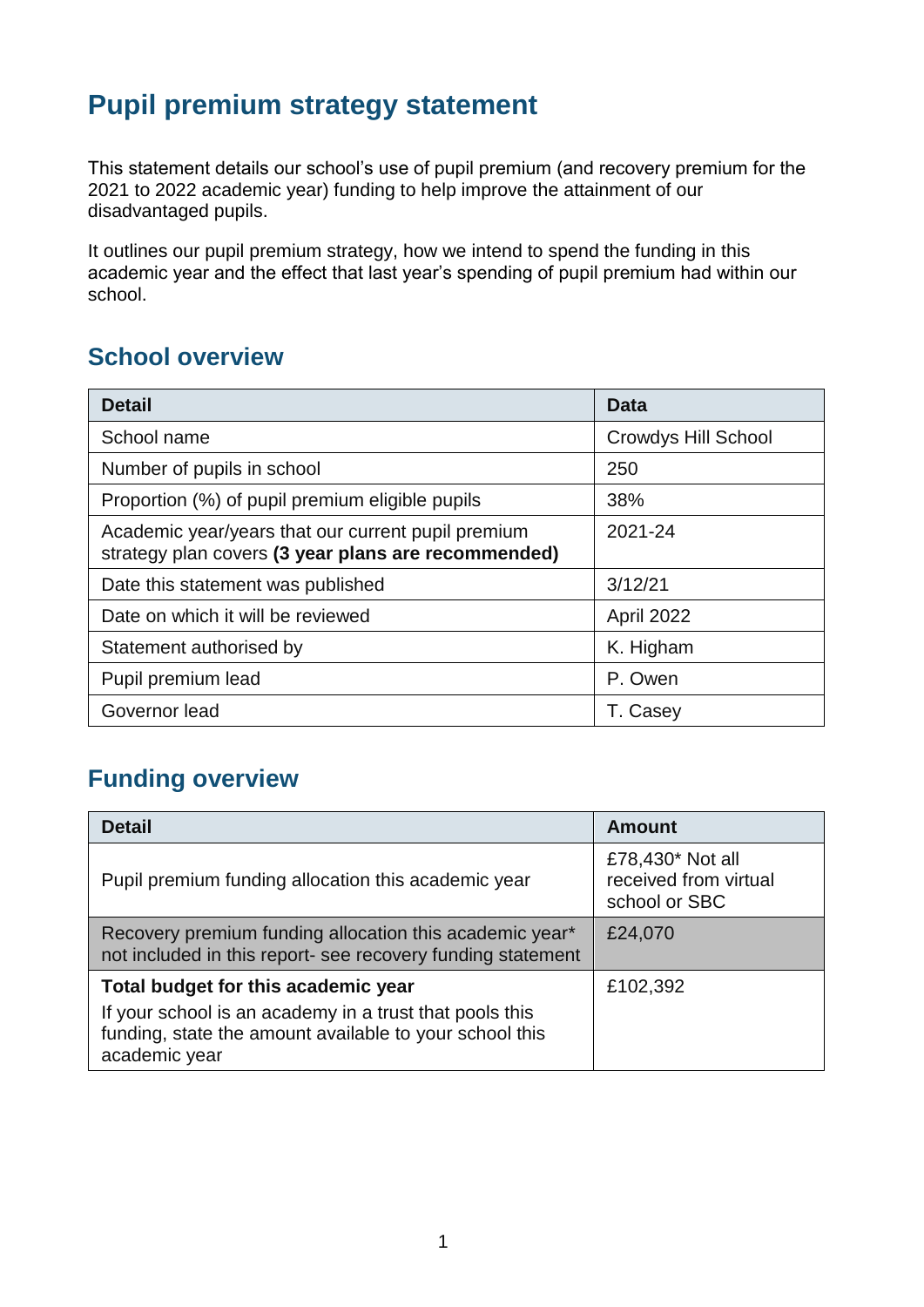# **Part A: Pupil premium strategy plan**

## **Statement of intent**

Our aim is to ensure that our pupils are not disadvantaged as a result of their socioeconomic context. We believe that with the correct support all pupils can achieve their full potential, as long as the provision meets their needs. Our ultimate objectives are to:

- Remove barriers to learning created by poverty, family circumstance and background.
- Narrow the attainment gaps between disadvantaged pupils and their nondisadvantaged counterparts both within school.
- Ensure ALL pupils are able to read and develop a joy for it.
- Develop confidence in their ability to communicate effectively.
- Enable pupils to look after their social and emotional wellbeing and to develop resilience.
- Access a wide range of opportunities to develop their knowledge and understanding of the world.

Our Context: Our school serves Swindon as a SEN provision school 5-19. Achieving our objectives: In order to achieve our objectives and overcome identified barriers to learning we will:

- **Provide all teachers with high quality CPD to ensure that pupils access effective quality first and SEN teaching.**
- **Focus funding on reducing identified barriers to learning**
- **Provide targeted intervention and support to quickly address identified gaps in learning including the use of small group work, 1:1 tuition.**
- **Target funding to ensure that all pupils have access to trips, residentials, first hand learning experiences.**
- **Provide opportunities for all pupils to participate in enrichment activities including sport and music.**
- **Provide appropriate nurture support to support pupils in their emotional and social development.**
- **Our strategies will change and develop based on the needs of individuals and through a range of interventions and support e.g ELSA, THRIVE, CAMHS and TaMHS meetings.**

Key Principals: We will ensure that we help pupils to reduce barriers to engagement, to provide personalised teaching, learning and assessment meets the needs of all of our complex needs pupils. When reflecting upon data and impact leaders will shape pupil premium plans with specific intervention and support for individual pupils. Through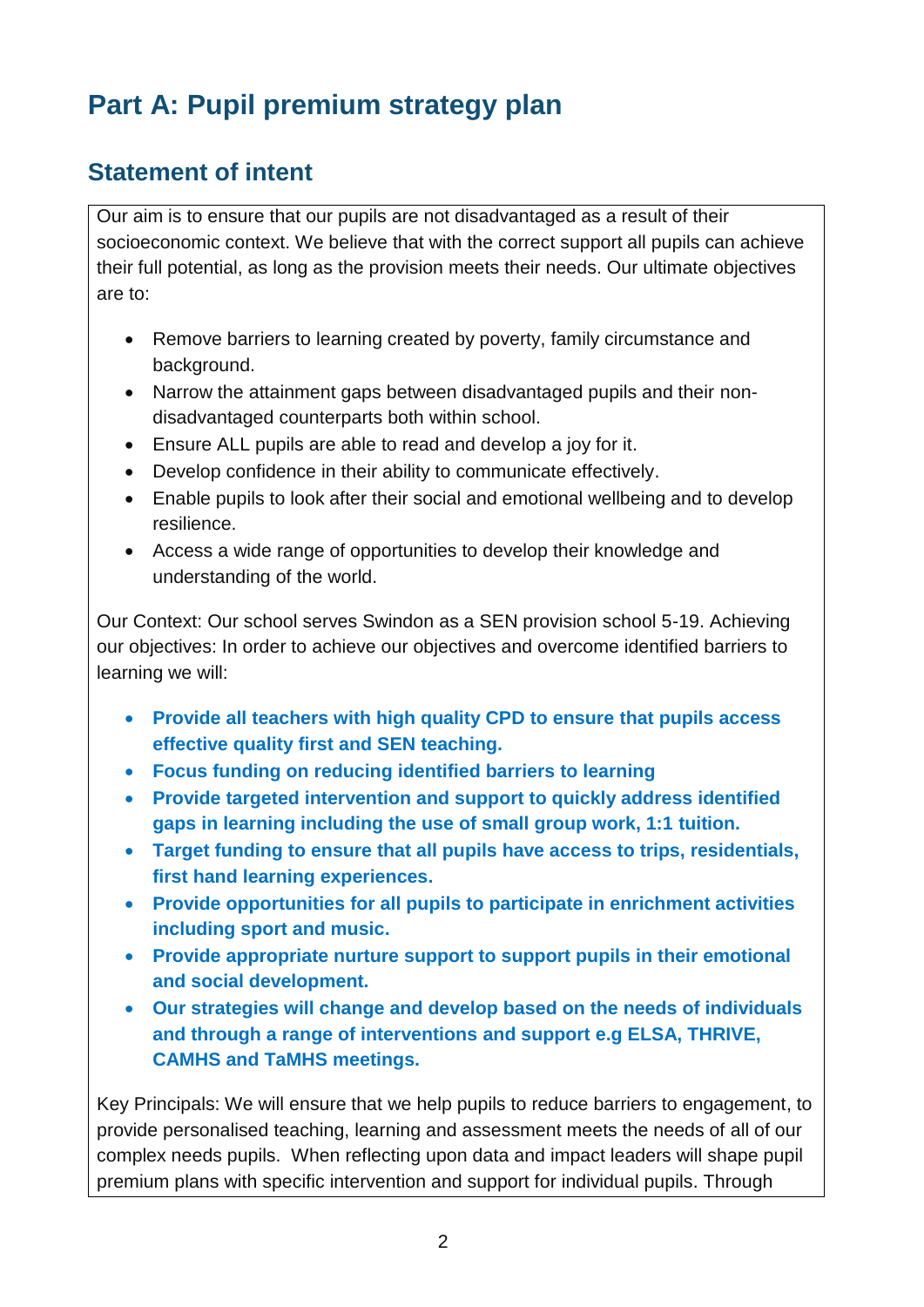reviews we will ensure that pupils will have voice to reflect as part of an on going conversation about support for learning.

## **Challenges**

This details the key challenges to achievement that we have identified among our disadvantaged pupils.

| <b>Challenge</b><br>number | <b>Detail of challenge</b>                                                                                                                                        |
|----------------------------|-------------------------------------------------------------------------------------------------------------------------------------------------------------------|
|                            | Communication skills are very low (well below ARE) in PP pupils on<br>entry                                                                                       |
| $\mathcal{P}$              | On entry PP pupils have limited self-regula-<br>tion skills                                                                                                       |
| 3                          | PP pupil's attendance is lower than those non-PP                                                                                                                  |
| 4                          | KS4 (and KS5 post PP)– PP pupils have lower average (compared to<br>year group) attainments in English                                                            |
| 5                          | KS1-KS5: FSM pupils may be disadvantaged, through lack of funding<br>to access adequate: snacks, drinks, lunches; after school clubs, read-<br>ing opportunities. |
| 6                          | Post-CLA pupils may have attachment issues which result in emotional<br>barriers, and engagement difficulties.                                                    |

### **Intended outcomes**

This explains the outcomes we are aiming for **by the end of our current strategy plan**, and how we will measure whether they have been achieved.

| <b>Intended outcome</b>                                                                                                                                                                                   | <b>Success criteria</b>                                                                                                                                                                                                                                                                                                        |
|-----------------------------------------------------------------------------------------------------------------------------------------------------------------------------------------------------------|--------------------------------------------------------------------------------------------------------------------------------------------------------------------------------------------------------------------------------------------------------------------------------------------------------------------------------|
| 1. PP students to have increased<br>communication skills.<br>All staff training additional<br>communication techniques.<br>Whole school focus – Targeting SALT<br>intervention, focus on incoming pupils. | Pupils closer to age related expectations of<br>communication, and some same or above<br>rate of progress compared to non PP pupils.<br>Over 90% good or above score in subjects.<br>New SALT to work closely with staff to<br>continue to implement techniques and<br>strategies<br>2 successful twilights on SALT and EKLAN. |
| 2.<br>PP to have increased self-regulation<br>(learning capability) measurable through pro-<br>gress reports.                                                                                             | New pupils to access their learning and<br>have minimal incidents of impulsivity.                                                                                                                                                                                                                                              |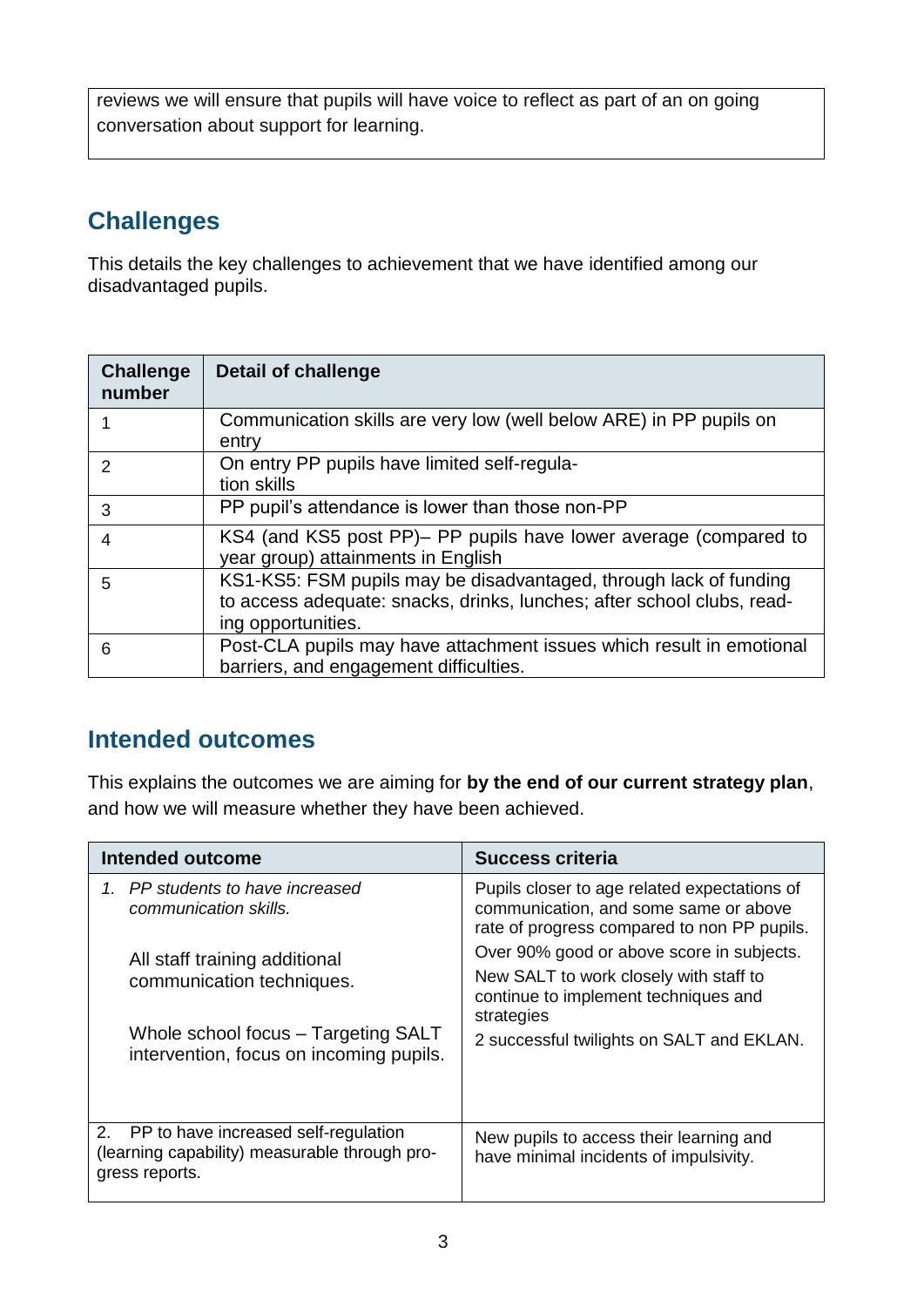| 3. | PP pupil to have increased attendance<br>comparable with non PP, Measured<br>though schools attendance analysis.                                                                                                                                                                                                                                                                                                                              | PP and non PP pupils to have above 95%<br>attendance (or national average during<br>pandemic)                                                                                                                                                                                          |
|----|-----------------------------------------------------------------------------------------------------------------------------------------------------------------------------------------------------------------------------------------------------------------------------------------------------------------------------------------------------------------------------------------------------------------------------------------------|----------------------------------------------------------------------------------------------------------------------------------------------------------------------------------------------------------------------------------------------------------------------------------------|
| 4. | KS4 English: PP pupils will have met<br>expected (good or above) targets for<br>English and reading ages will be average<br>or above (compared to year group),<br>measured through data analysis three<br>times yearly.                                                                                                                                                                                                                       | There will be no significant gap between PP<br>and non PP pupils' attainments in English<br>and reading ages. Over 90% will achieve<br>expected or above progress in English at<br>KS4 and KS5.                                                                                        |
| 5. | KS1-KS5: PP pupils to have improved<br>engagement in lessons and access to<br>drinks as needed. No incidents of pupils<br>being hungry. Evidenced through<br>discussion with lunch staff and tutors.<br>All pupils to be able to attend to their<br>timetabled lessons with learning to learn<br>techniques; stable mental health, and/or<br>pupils will have a wealth of well-bring<br>strategies to use to keep their anxieties<br>lowered. | No incidents of pupils being hungry, due to<br>lack of appropriate food or drinks.<br>Pupils to have few incidents relating to<br>anxieties linked to pandemic; attendance to<br>show no significant gaps; year 11 pupils to<br>have reached expected external<br>accreditations.      |
| 6. | For post-CLA pupils to have a rapid<br>response to issues cropping up, such as<br>fight/ flight/ freeze/ submit responses, and<br>emotional negativity from previous<br>trauma.<br>Develop pupils emotional and academic<br>resilience and self-regulation                                                                                                                                                                                    | For all identified pupils to be able to access<br>all lessons, progress as expected, and have<br>social access in all respects, in line with<br>their peers.<br>An increase in student self-esteem and<br>resilience. Positive social interaction and<br>engagement across the school. |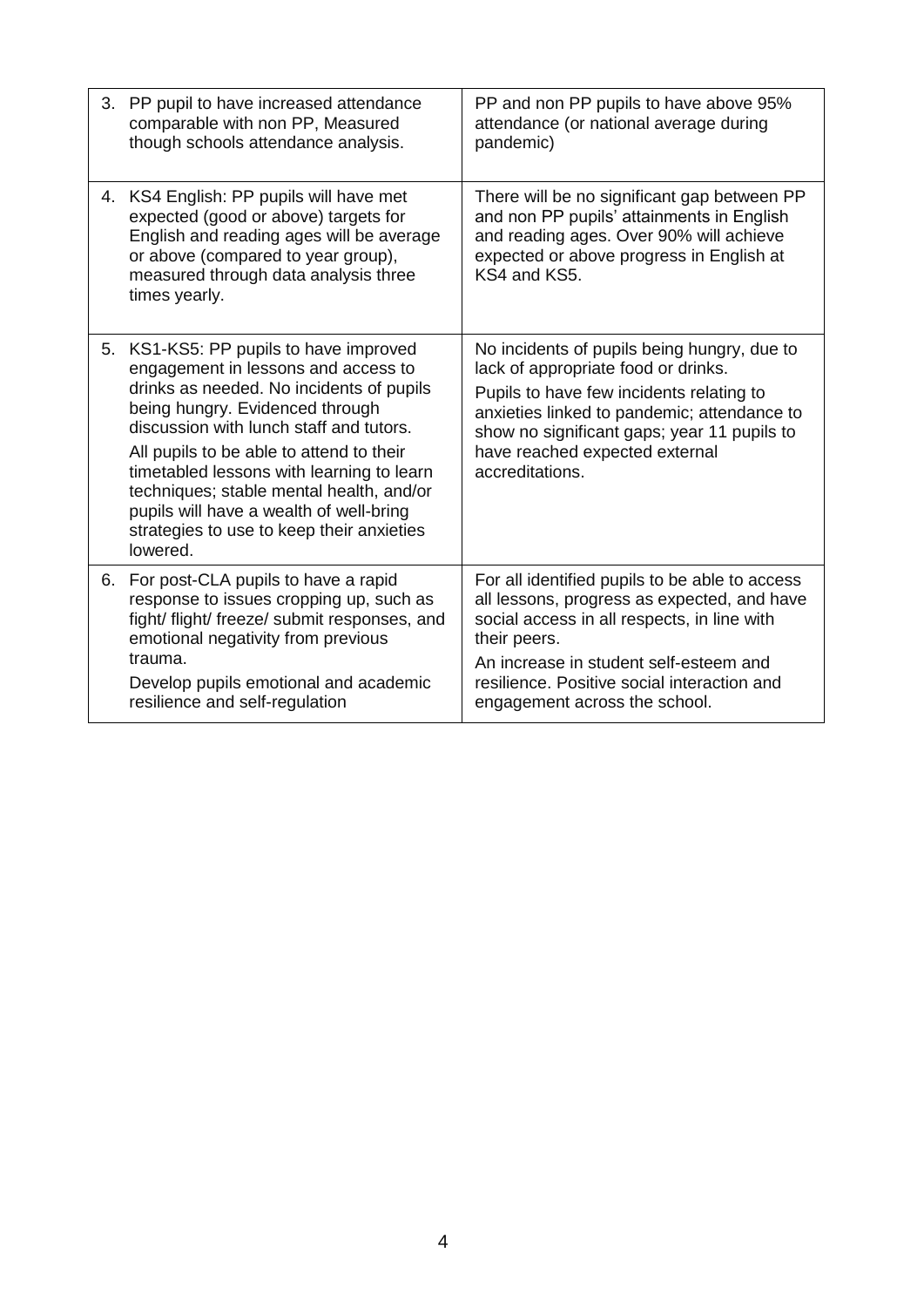# **Activity in this academic year**

This details how we intend to spend our pupil premium (and recovery premium funding) **this academic year** to address the challenges listed above.

## **Teaching**

**Total Budgeted cost: £***46,000.* 

| <b>Activity and costs</b>                                                                                                                                                                                                                                                                                                                                                                                                               | <b>Evidence that supports this</b><br>approach                                                                                                                                                                                                                                                                                                                                                                                                                    | <b>Challenge</b><br>number(s)<br>addressed |
|-----------------------------------------------------------------------------------------------------------------------------------------------------------------------------------------------------------------------------------------------------------------------------------------------------------------------------------------------------------------------------------------------------------------------------------------|-------------------------------------------------------------------------------------------------------------------------------------------------------------------------------------------------------------------------------------------------------------------------------------------------------------------------------------------------------------------------------------------------------------------------------------------------------------------|--------------------------------------------|
| Training of all staff in<br>additional<br>communication<br>techniques<br>SALT team to organise<br>Sign a long<br>dissemination and<br>support.<br>Whole school focus on<br>communication -<br>Individual classes<br>targeted for SALT<br>intervention starting in<br>September<br>£5,000                                                                                                                                                | Staff will be trained in use of: now and<br>next boards; Sign a long; use of PECS in<br>the classroom (Primary), and develop<br>their implementation of how to develop<br>verbal communication in cooperation<br>with the SALT team. (3 SALT staff<br>trained) Based on evidence from the<br>EEF, stating that language development<br>benefits from approaches that explicitly<br>talking,<br>verbal expression,<br>support<br>modelling language and reasoning. | 1                                          |
| Staff training in improv-<br>ing literacy in lessons.<br>Focused literacy support<br>for targeted PP pupils.<br>Extra support for literacy<br>in tutor time, little and of-<br>ten.<br>Continue with Literacy in-<br>terventions<br>Use if IXL to identify gaps<br>inde-<br>and<br>encourage<br>pendence<br>Impacts will continue to<br>be monitored and ana-<br>lysed three times a year.<br>Encourage a wider use<br>of IXL.<br>£1000 | EEF and DfE has reported research re-<br>views on literacy interventions. 1:1 sup-<br>port has shown the best results for effec-<br>tive literacy support; and that support<br>should be sustained and repeated for<br>over ten weeks to be effective. The inter-<br>ventions we use have been tried and<br>tested to produce robust results in im-<br>proving pupils reading and comprehen-<br>sion skills.                                                      | 4                                          |
| Liaison with parents to<br>ensure smooth transi-<br>tions.<br>Higher frequency of<br>ELSA/ social skills/ tutor                                                                                                                                                                                                                                                                                                                         | The school has used research from Pro-<br>fessor Carpenters recovery curriculum,<br>EEF recommendations, and advice from<br>other headteachers across the borough,                                                                                                                                                                                                                                                                                                | 6                                          |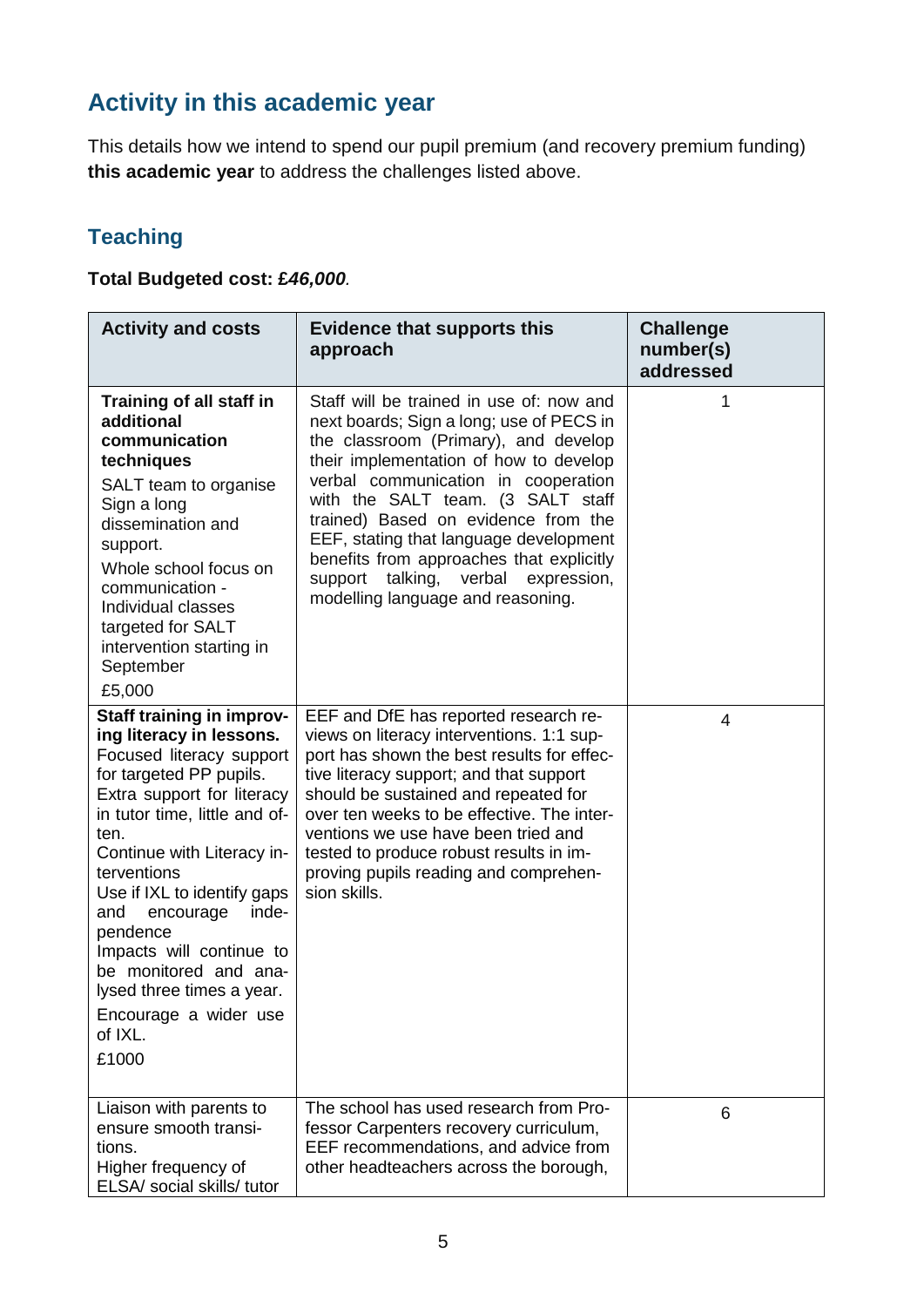| counsellor sessions to<br>focus on well-being.<br>Counsellor full time.<br>Yoga, well-being, move-<br>ment and friendships<br>sessions for all.<br>Forest schools. | to develop a bespoke curriculum and al-<br>low for a phased return if needed for indi-<br>viduals.<br>Yoga is proven to promote well-being.<br>PSHE programme focused on well-being<br>as recommended by the DfE.<br>ELSA staff training. |  |
|--------------------------------------------------------------------------------------------------------------------------------------------------------------------|-------------------------------------------------------------------------------------------------------------------------------------------------------------------------------------------------------------------------------------------|--|
| £29,000<br>£3,000<br>£8,000 TLR and re-<br>sources for FS                                                                                                          |                                                                                                                                                                                                                                           |  |

### **Targeted academic support (for example, tutoring, one-to-one support structured interventions)**

### **Budgeted cost: £ 8,000 Thrive licenced Practioners x 4 plus £4,000 for additional staff training**

| <b>Activity</b>                                                                                      | <b>Evidence that supports this</b><br>approach                                                                                                                                                                                  | <b>Challenge</b><br>number(s)<br>addressed |
|------------------------------------------------------------------------------------------------------|---------------------------------------------------------------------------------------------------------------------------------------------------------------------------------------------------------------------------------|--------------------------------------------|
| Staff training in develop-<br>ing children's awareness<br>of their own actions, and<br>self-control. | EEF research has shown that in early<br>years, efforts to improve self-regulation<br>often seek to improve levels of self-con-<br>trol and reduce impulsivity. Activities typi-<br>cally include supporting children in articu- | 2                                          |
| Staff training in de-esca-<br>lation techniques, Thrive<br>Primary lead to continue                  | lating their plans and learning strategies<br>and reviewing what they have done.                                                                                                                                                |                                            |
| to identify training oppor-<br>tunities.                                                             | De-escalation techniques and 1:1 sup-<br>port for anxious pupils have been recom-<br>mended by the EEF toolkit.                                                                                                                 |                                            |
| Introduce the Thrive ap-<br>proach across the school<br>- NF to support. Further                     | Reduced referrals                                                                                                                                                                                                               |                                            |
| Thrive Practioner train-<br>ing-two additional train-<br>ers (4 Trained praction-<br>ers)            | Zones of regulation applied.                                                                                                                                                                                                    |                                            |
| Social skills time tabled<br>and provision and inter-<br>ventions.                                   |                                                                                                                                                                                                                                 |                                            |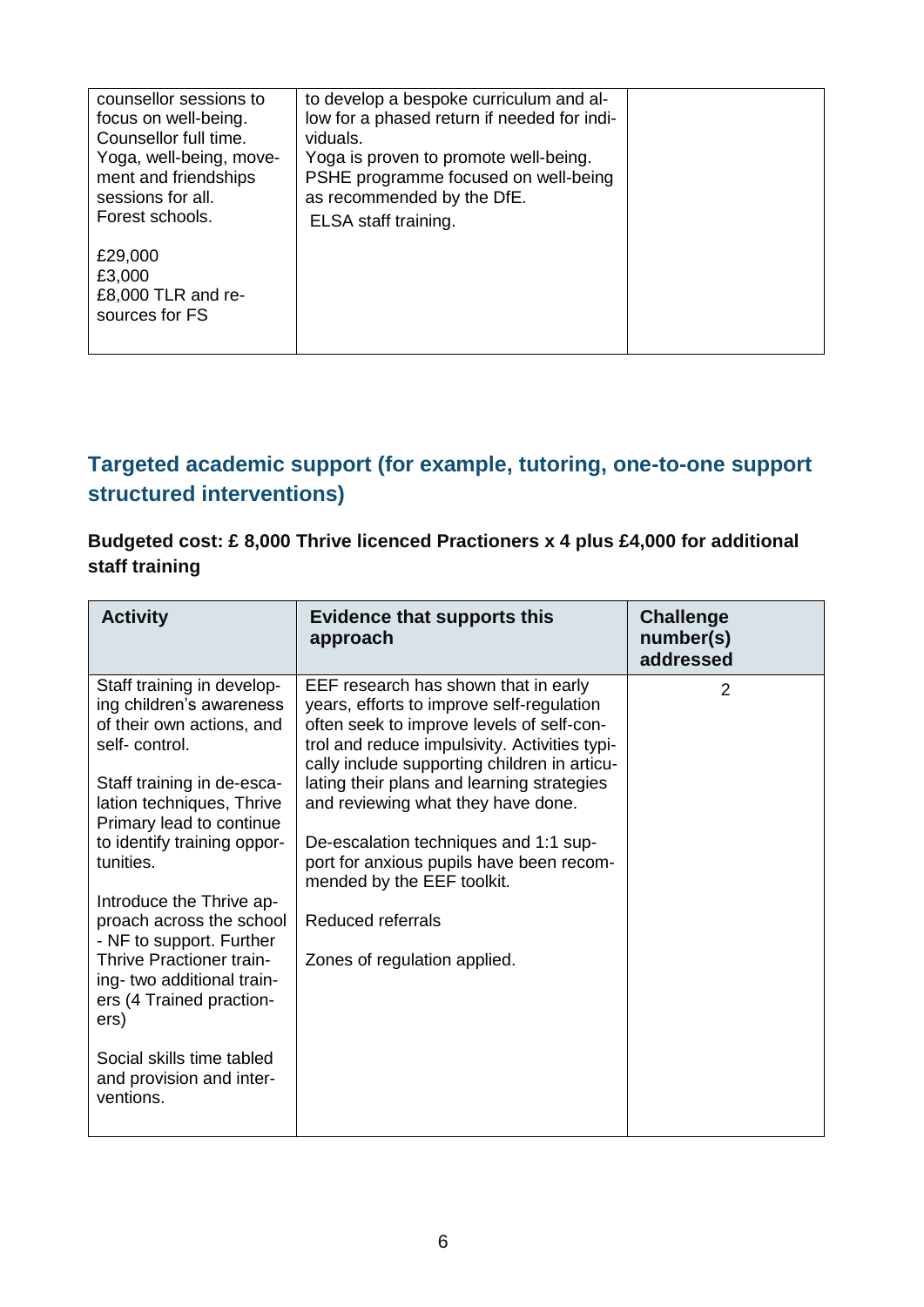## **Wider strategies (for example, related to attendance, behaviour, wellbeing)**

### Budgeted cost: Total £9,000

| <b>Activity</b>                                                                                                                                                                                                                                                                                                                                                                                                                                         | <b>Evidence that supports this</b><br>approach                                                                                                                                                                                                                                                                                                                                                                                                                                                                                             | <b>Challenge</b><br>number(s)<br>addressed |
|---------------------------------------------------------------------------------------------------------------------------------------------------------------------------------------------------------------------------------------------------------------------------------------------------------------------------------------------------------------------------------------------------------------------------------------------------------|--------------------------------------------------------------------------------------------------------------------------------------------------------------------------------------------------------------------------------------------------------------------------------------------------------------------------------------------------------------------------------------------------------------------------------------------------------------------------------------------------------------------------------------------|--------------------------------------------|
| SLT lead for attendance to<br>closely monitor attendance<br>and put support in place<br>quickly as needed.                                                                                                                                                                                                                                                                                                                                              | NfER briefing identifies addressing<br>attendance as a key step in improving<br>academic progress.<br>Aim: 90%                                                                                                                                                                                                                                                                                                                                                                                                                             | 3                                          |
| Breakfast club-free and in<br>place (not funded by PP)<br>Water fountain- free and in<br>place (not funded this year by<br>PP)<br>After school clubs- available to<br>all, PP pupils can get transport<br>in agreement with leaders.<br>Residential trips and school<br>day trips- on an individual ba-<br>sis, in agreement with<br>headteacher. £3,000<br>Fruit available for all in the<br>hall daily £2,000<br>Residential trip subsidies<br>£4,000 | EEF: The evidence indicates that, on aver-<br>age, pupils make two additional months'<br>progress per year. There is some evi-<br>dence that disadvantaged pupils benefit<br>more, making closer to three There are<br>also often wider benefits for low-income<br>students, such as increased attendance at<br>school, improved behaviour, and better re-<br>lationships with peers.                                                                                                                                                      | 5                                          |
| <b>ELSA</b> sessions for targeted<br>pupils as needed throughout<br>the year.<br>Train staff in attachment<br>issues and teaching of pupils<br>with emotional dysregulation.<br>Thrive trained practitioners.                                                                                                                                                                                                                                           | Attachment issues continues to be high.<br>Attachment issues are well documented to<br>be present for many CLA and post CLA<br>children.                                                                                                                                                                                                                                                                                                                                                                                                   | 6                                          |
| Thrive assessments for<br>concern students. Whole<br>school Thrive approach from<br>all staff to assist with de-<br>escalating and regulating<br>pupil emotions. Targeted<br>interventions/support<br>sessions                                                                                                                                                                                                                                          | There is growing evidence that the brain<br>develops through personal and social<br>interaction.  Current neuroscience<br>research attachment theory and child<br>development have highlighted the need<br>for working with children and young<br>people in a way that supports optimal<br>social and emotional development. The<br>Thrive Approach can equip staff to work<br>in a targeted way with children and young<br>people who may have struggled with<br>difficult life events to help them re-<br>engage with life and learning. | 6                                          |

## **Total budgeted cost: £67,000**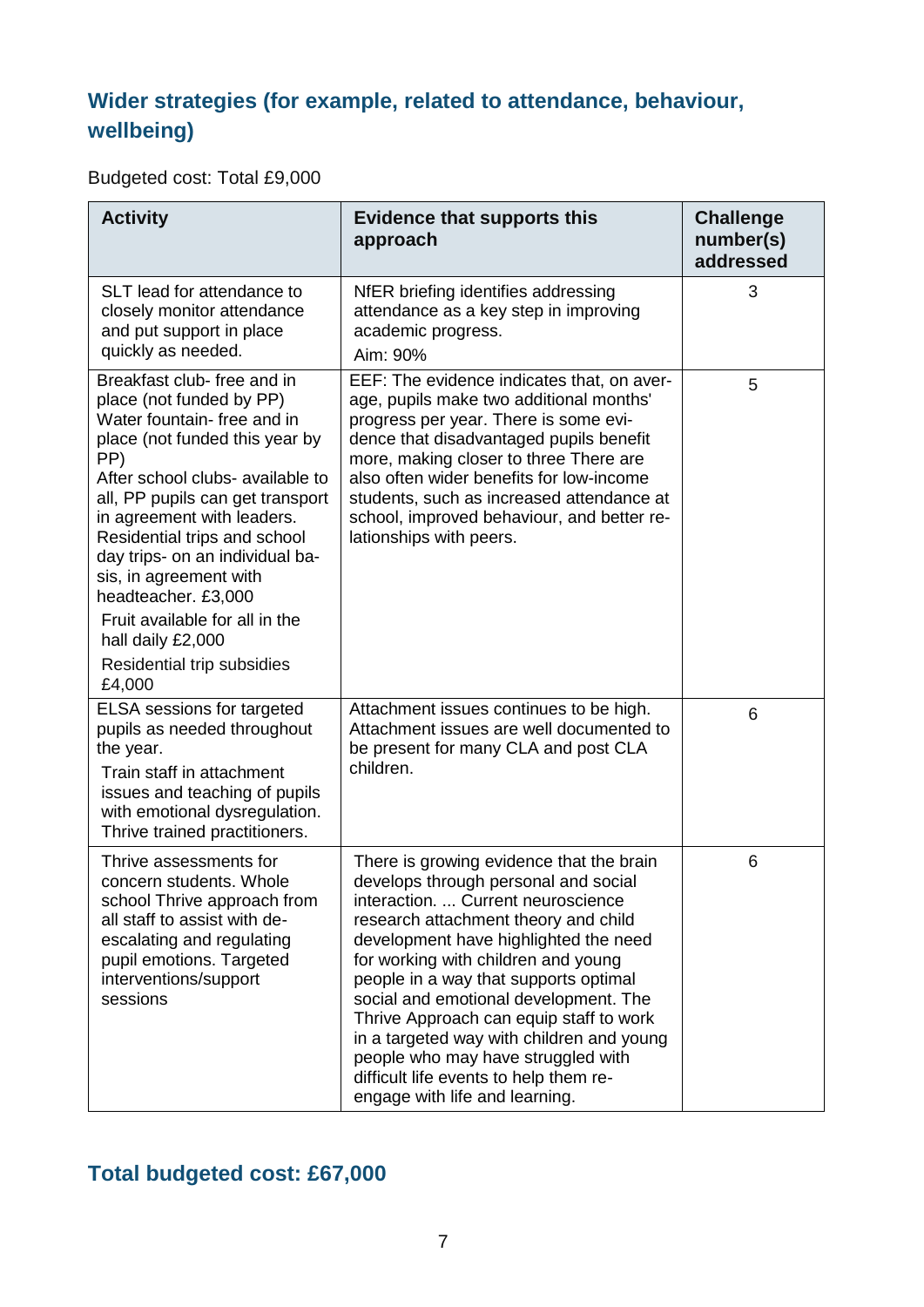# **Part B: Review of outcomes in the previous academic year**

## **Pupil premium strategy outcomes**

This details the impact that our pupil premium activity had on pupils in the 2020 to 2021 academic year.

### Increasing communication skills

All staff training on increasing communication skills and the SALT team delivered sign along training (E.g. T.A training provision) weekly and disseminated further support. This support and strategy based upon EEF evidence for verbal expression. Year 7 and 8 were identified as higher need. **Over 90% achieving good or above progress in their subjects. Quality Assurance on communication: 100% staff aware of SALT targets for individuals**.

### Increasing pupil self-regulation

Whole staff training in THRIVE and developing children's awareness of their own actions and self-control including de-escalation techniques. Zones of regulation training for staff and focus on THRIVE approach. Better understanding of emotional state to begin to self-regulate. **No significant differences in behaviour identified in PP pupils. Strategies now widely used across the school with success.**

#### Increased attendance and engagement

Due to Covid there was obvious disruption to attendance and this in ongoing. Support provided for remote learning and technology support for those without at home. **No significant gaps identified in PP and non-PP attendance.**

### KS4 achieve expectations

Staff training focused on literacy in lessons and focused extra support for targeted PP pupils. Extra support for little and often strategies in tutor time supported by increased use of IXL software to support literacy and Maths. IXL use enabled greater diagnosis of pupils weakness and further targeting. Reading lead identified and supported extra literacy support. **Huge increases in individual reading ages. No sig differences with PP and non-PP.**

### PP improved engagement in lessons

Access to water and supplied food meant that pupils have good start to the day after breakfast club (non PP funded) and that no pupil go hungry in a school day. Attendance of PP and non PP on school trips the same as in other opportunities